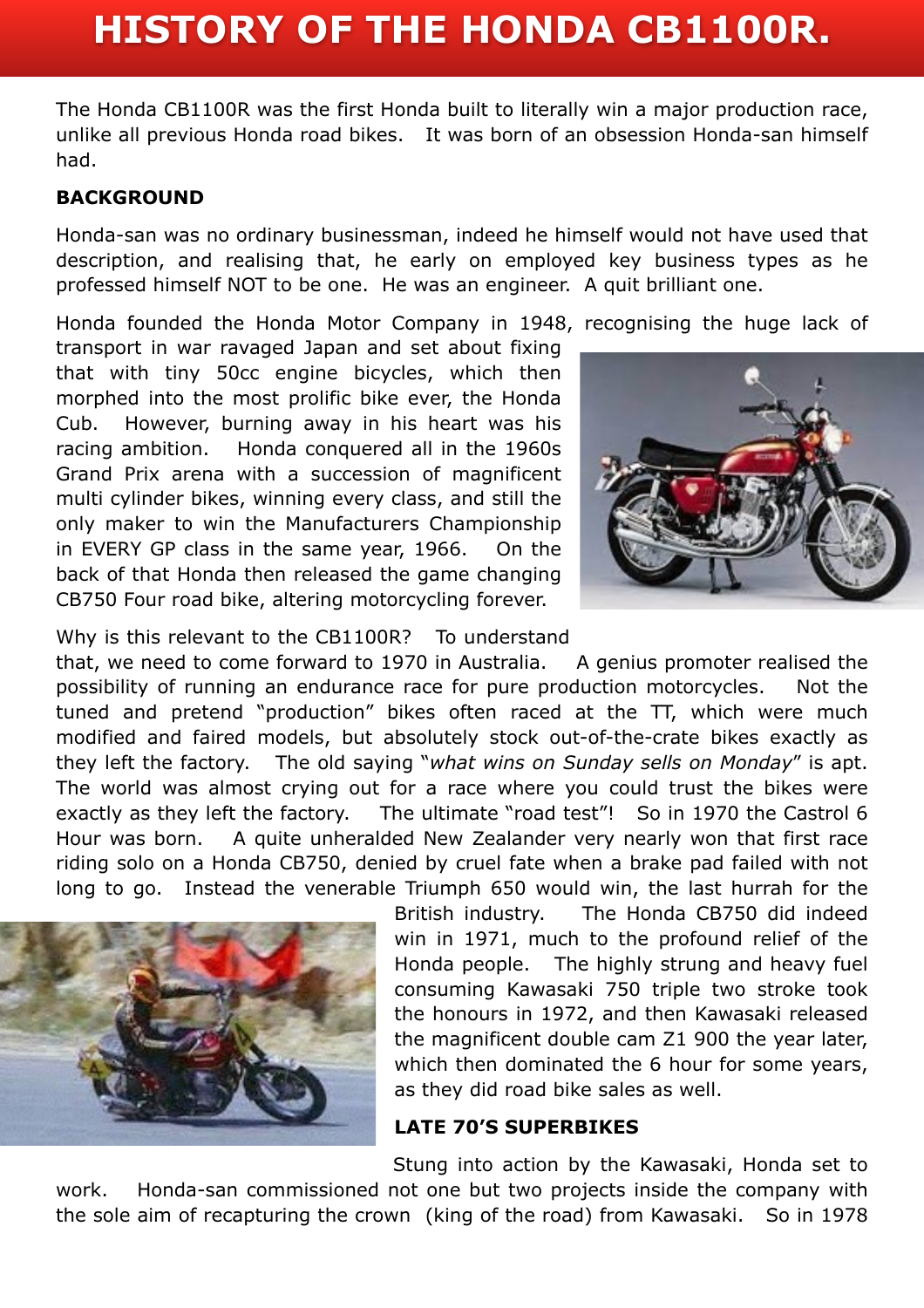the first of those arrived. Just as 10 years before, when jaws all around the world dropped on sighting the CB750 (*which would in 2000 be voted the most significant motorcycle ever by the world press)*, exactly the same reaction happened when Honda released the quite unbelievable 6 cylinder CBX, based on the Honda 6 cylinder

racers which swept the 250 and 350 titles in 1966 and 1967. Honda were back, and how! The 6 arrived in Australia and won its first race, the Calder 2 Hour, so all looked good for the 6 Hour, by this time recognised world-wide as the premier genuine production race. The big 6 was leading handily when in the closing stages the scrutineers forced Honda to change the rear wheel due to excessive tyre wear, something they made a botch of and lost 4 minutes, even still only losing the race by a hundred metres or so!



Honda-san took this avoidable loss very badly. Making the matter far worse was the bike which won was the heavy, cumbersome, Yamaha 1100 tourer. Not to worry, thought Honda, his other project had not long after the CBX resulted in a much stronger than CB750 4 cylinder, the CB900F double cam. However Honda's 1979 effort did not succeed either, and the race was won by the new Suzuki GS1000. This time Honda-san was incandescent. Twice now he had lost the major race he badly needed to win, and felt rightly he should have. Something needed to be done. Honda-san commissioned a team to literally build a homologation special, a race ready Honda which would as good as guarantee he would win this elusive, high profile, hugely important race.

### **COMMISSIONING THE CB1100R RACE SPECIAL**

Honda set to work, and brought lead rider Dennis Neill up from Australia to work with the team developing the bike specifically with tiny Amaroo circuit in North West Sydney and the 6 Hour in mind. The CB900 engine was enlarged to 1062, with no shortage of Honda racing parts from the Le Mans and Suzuka 8 Hour as well as Isle of

Man TT Formula 1 bikes being migrated across! The chassis was strengthened and better suspension dropped in. Engine end-cover clearance was markedly improved due to special engine case covers. As the race was an endurance one, the fewer pit stops the better, so a massive 25 litre tank was employed, crafted from aluminium. A race seat was fabricated, with no provision made for a pillion. To top it off, the famous Honda Formula 1 race car colours of white with red

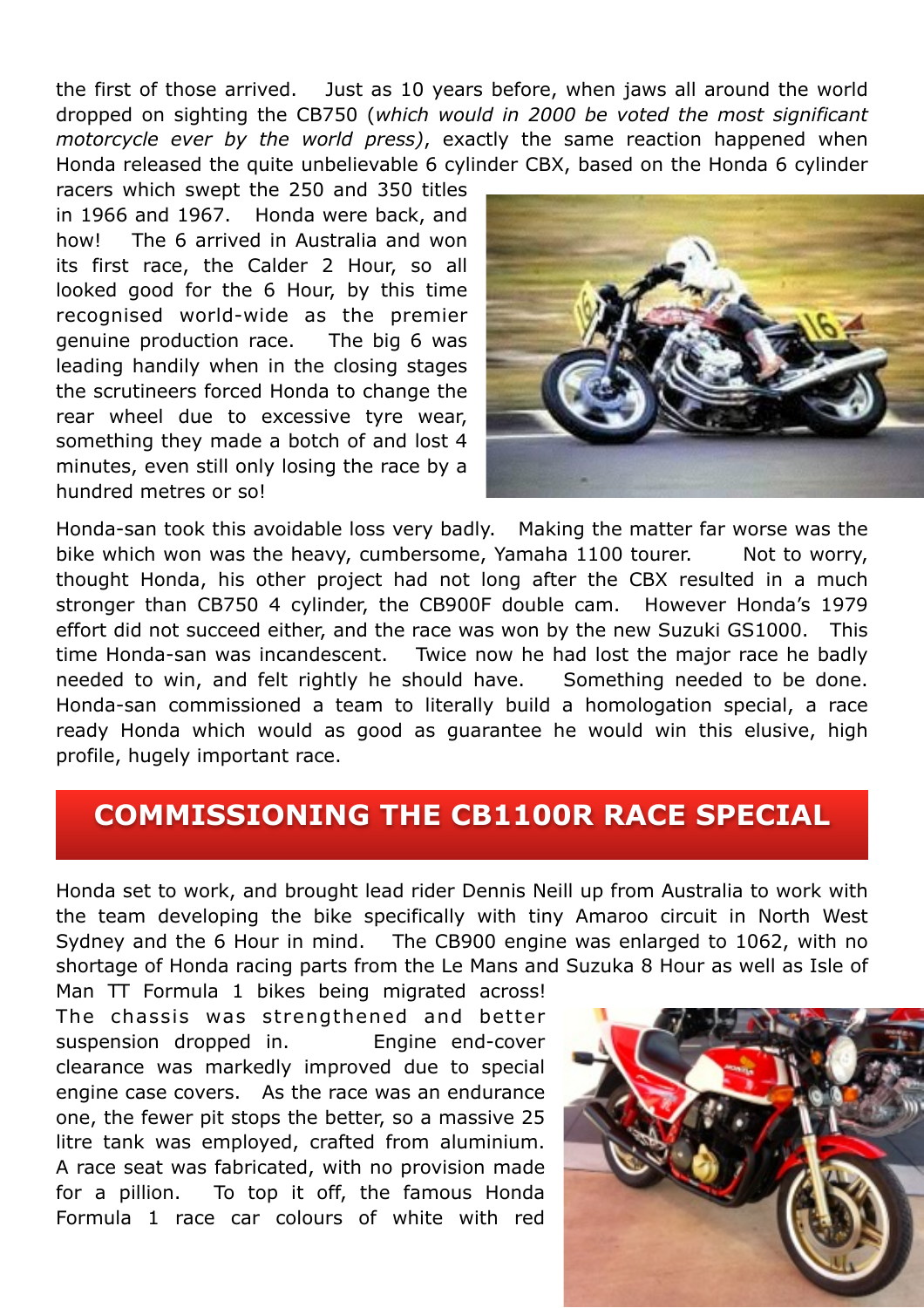emphasis were employed for the very first time on a Honda motorcycle. 100 were needed to be sold to qualify for the race so Honda built that initial batch (of 110 bikes just to be certain) and rushed them to Australia in September 1980 in time for the race. This first CB1100R, designated the RB, was "naked", without the half fairing later added to the British and European models

So Honda were deadly serious. Dennis Neill (*right with the 1100R*) duly blasted his way around Amaroo Park in qualifying to bang the big and drop dead gorgeous Honda on pole. However there was to be one more twist in the tail. Sunday dawned wet and miserable, conditions in which Dennis did not shine. Instead



as the field roared up the hill in a massive cloud of spray, a little known lad from Wollongong, south of Sydney, soared to new heights. Wayne Gardner (*left*) and Australian champion Andrew Johnson won that race in dreadful conditions, and allowed Honda-san the relief he so badly



sought. A superbike win on a modified Honda CB1100R, in similar wet conditions later that year, was to secure Wayne a ride with Moriwaki in Britain for the following year, and the rest is of course history.

Early 1981 saw the half-faired model 1100RB released in Britain and Europe.

In 1981, the CB1100RB entered the British MCN Street Bike series for unmodified road production bikes. Unlike Australia, where indicators and lights are removed for racing, the British series even kept those on, albeit taped up, so the bikes looked even more street! Rising English star Ron Haslam took on the lead ride, along with Isle of Man TT specialist Joey Dunlop. Ron was to absolutely dominate the series, winning all bar the last race, where he fell, and still remounted to finish second. In a supreme irony, Aussie Wayne Gardner had earned the ride with Moriwaki in Britain in 1981 courtesy of his 1980 6 hour and Australian championship last round win on the

1100R. His astonishing speed and commitment attracted the attention of Honda Britain who signed him up for 1982, and thus he rode the last round of the street series on an 1100R, and duly won!

Both Ron and Wayne were to go on to distinguished careers in GP, where Wayne won the 1987 500cc title (on a Honda), and Ron finished  $4<sup>th</sup>$  while developing the Elf Honda special.

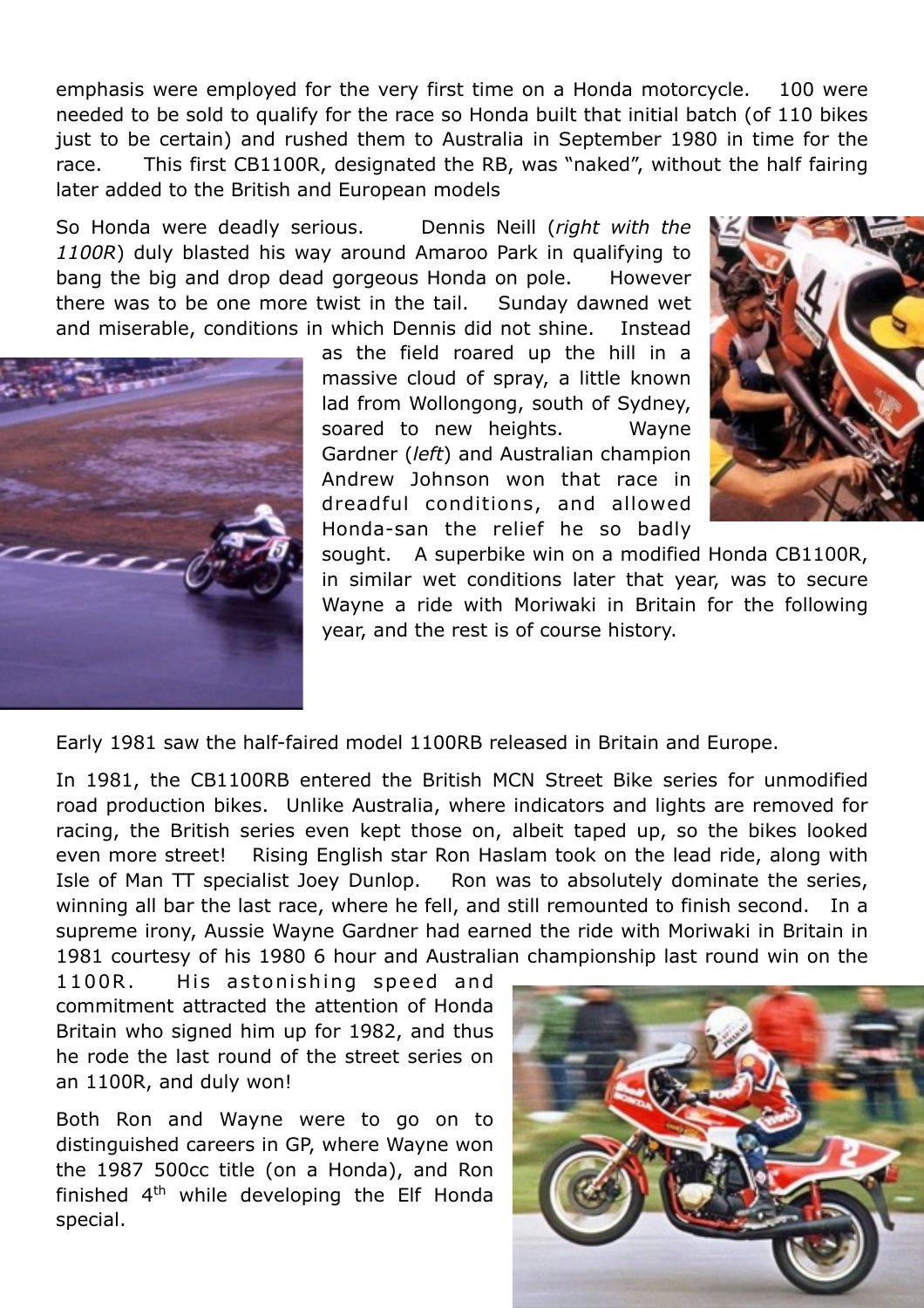It all began with the CB1100R.

### **THEN THE CB1100RC**

There is more to the 6 hour homologation story. When Honda rocked up with the 1100R with its single seat in 1980, the organisers said *"oh no, you can't race that, it is only a single seater*". Honda checked the rule book, and reminded them that they had allowed the Ducati SS single seaters, and nothing in there said anything about a bike having to have a dual seat, so they were forced to allow the Honda. Predictably, straight after the 1980 race, they changed to rules to specify a production bike had to have facilities for a pillion. So in 1981 the Honda was not allowed in,



which was later to prove the first in a set of poor decisions which would finally kill the race a few years later, as it lost its hard won credibility as the world's leading production race. Again we saw the huge importance to Honda of this race. Off they went and designed the 1100R to have a pillion seat and pegs, with a clever seat cover to allow riders to keep the appearance of the original 1100R single seat, and this time with a proper and well-designed full fairing, resulting in the 1100RC.



So the 6 hour in 1982 saw the return of the Honda, and this time the race was utterly dominated by the CB1100R, with Wayne Gardner teaming with fellow Wollongong native Wayne Clarke for a close win over another



1100RC ridden by 1980 runner up John Pace.

Wayne had had rather a decent amount of practice on the 1100RC! Honda entered him and Rocket Ron Haslam in the 1982 British Street Bike series, won by a mile in 1981 by Ron on the 1100RB. Again the Honda dominated the series, this time with Wayne Gardner emerging as the champion. He promptly jumped on a plane to Australia to then win the Australian 6 hour for the second time on the Honda.